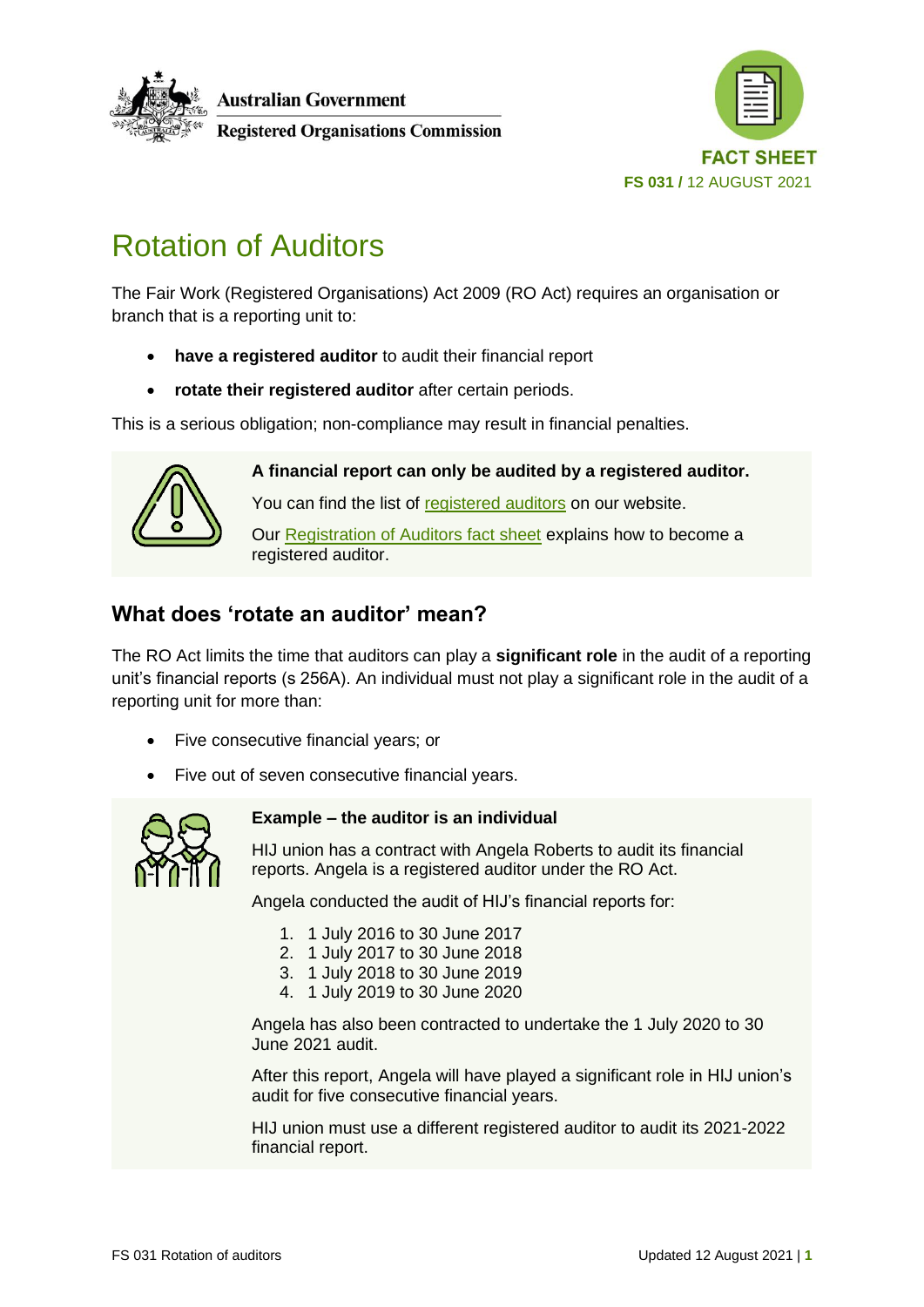

# **What does 'play a significant role' mean?**

The RO Act defines when someone plays a significant role in the audit of a financial report. There is one definition for when the position of auditor is held by an individual and another for when the position of auditor is held by a company or firm (s 256A(4)).

If the auditor **is an individual,** that individual plays a significant role if they are the registered auditor for the reporting unit for the financial year.

If the auditor **is a firm or company,** an individual (who is a registered auditor acting on behalf of the firm or company) plays a significant role if they participate in the:

- preparation of an audit report in relation to the financial report of the reporting unit for the financial year or part of it; or
- conduct of an audit in relation to the reporting unit for the financial year or part of it.



#### **Example – the auditor is a company**

MNO employer association has a contract with We Are Auditors to audit its financial report.

Mark Nguyen is a registered auditor employed by We Are Auditors. He prepared the audit report of MNO's financial reports for:

- 1. 1 December 2016 to 30 November 2017
- 2. 1 December 2017 to 30 November 2018
- 3. 1 December 2018 to 30 November 2019
- 4. 1 December 2019 to 30 November 2020

We Are Auditors have been engaged by MNO to complete its audit for the 1 December 2020 to 30 November 2021 financial year. We Are Auditors have assigned this task to Mark.

After this report, Mark will have played a significant role in MNO employer association's audit for five consecutive financial years.

MNO employer association can keep engaging We Are Auditors. However, We Are Auditors must assign a different registered auditor for the 2021-2022 financial year and Mark cannot participate in that process.

## **Consecutive financial years**

A registered organisation can choose its own financial year by defining its financial year end in its rules (if the rules are silent the default financial year is 1 July to 30 June). In most instances a financial year means a period of 12 months which, as in the examples above, will begin and end on the same dates each year. However, this is not always the case.

When a registered organisation has **changed its financial year** this will shorten the period of actual time a person can act as the reporting unit's registered auditor. This is because the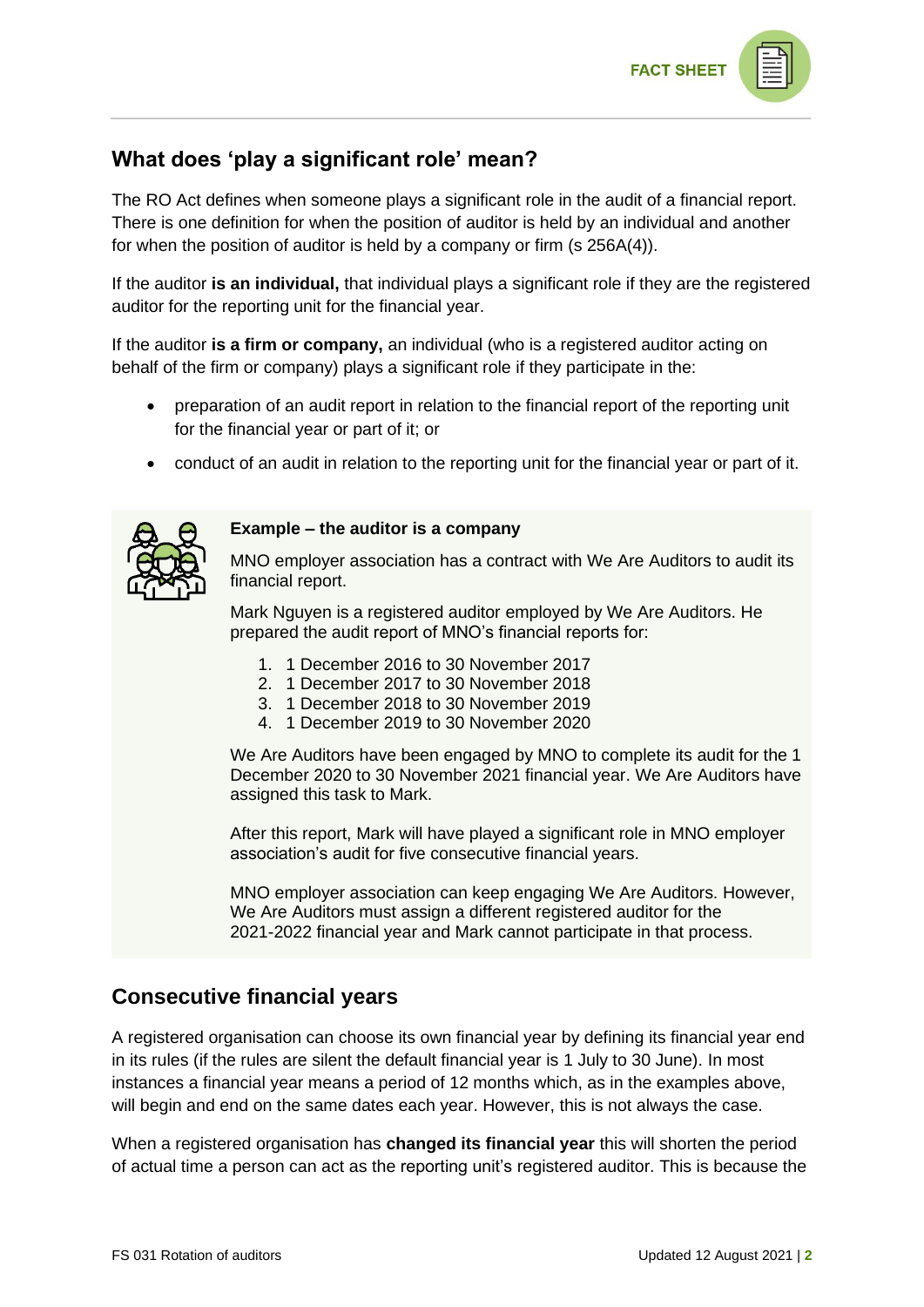

RO Act creates a smaller transitional financial year and it is included in the number of consecutive financial years an auditor can play a significant role (ss 6, 240).

For information on how to change your rules, please contact the [Fair Work Commission.](https://www.fwc.gov.au/)



#### **Example – there has been a financial year change**

ZYX union had a 30 September financial year end. Their registered auditor, Sophie Kaur, audited its financial reports for:

- 1. 1 October 2016 to 30 September 2017
- 2. 1 October 2017 to 30 September 2018

In June 2018, ZYX had rules certified by the Fair Work Commission that changed its financial year. It now ends on 31 December.

This caused a transitional financial year from 1 October 2018 until 31 December 2018. Sophie then audited financial reports for

- 3. 1 October to 31 December 2018 (transitional financial year)
- 4. 1 January to 31 December 2019
- 5. 1 January to 31 December 2020

Sophie has already audited five consecutive financial years even though she has only been ZYX's registered auditor since 2017. ZYX must have a different registered auditor for its 2021 financial report.

## **How to remove an auditor that has been appointed too long**

A reporting unit may only remove an auditor during the term of their appointment by complying with s 263 of the RO Act. This helps to ensure members have access to an audit of the financial report that is transparent, accurate and free from coercion.

If you have appointed a registered auditor who is not able to complete your audit due to the rotation provisions you must raise this with the auditor immediately because that auditor is not permitted to continue or complete the audit and if they do, financial penalties might apply and other action might be required. A range of options are available if this occurs and it might be as simple as the auditor resigning the appointment. Each case will be different and so we recommend you engage with the ROC about the particular circumstances of your case by contacting us by email to [regorgs@roc.gov.au.](mailto:regorgs@roc.gov.au)



## **Need more information? Listen to our podcast!**

We've released a podcast about the auditor rotation requirement.

[Episode 23: Is it time to change your auditor?](https://www.roc.gov.au/education/podcast-episode-23) provides answers to the most frequently asked questions. The podcast also includes practical hints and tips to help reporting units establish a relationship with a new auditor.